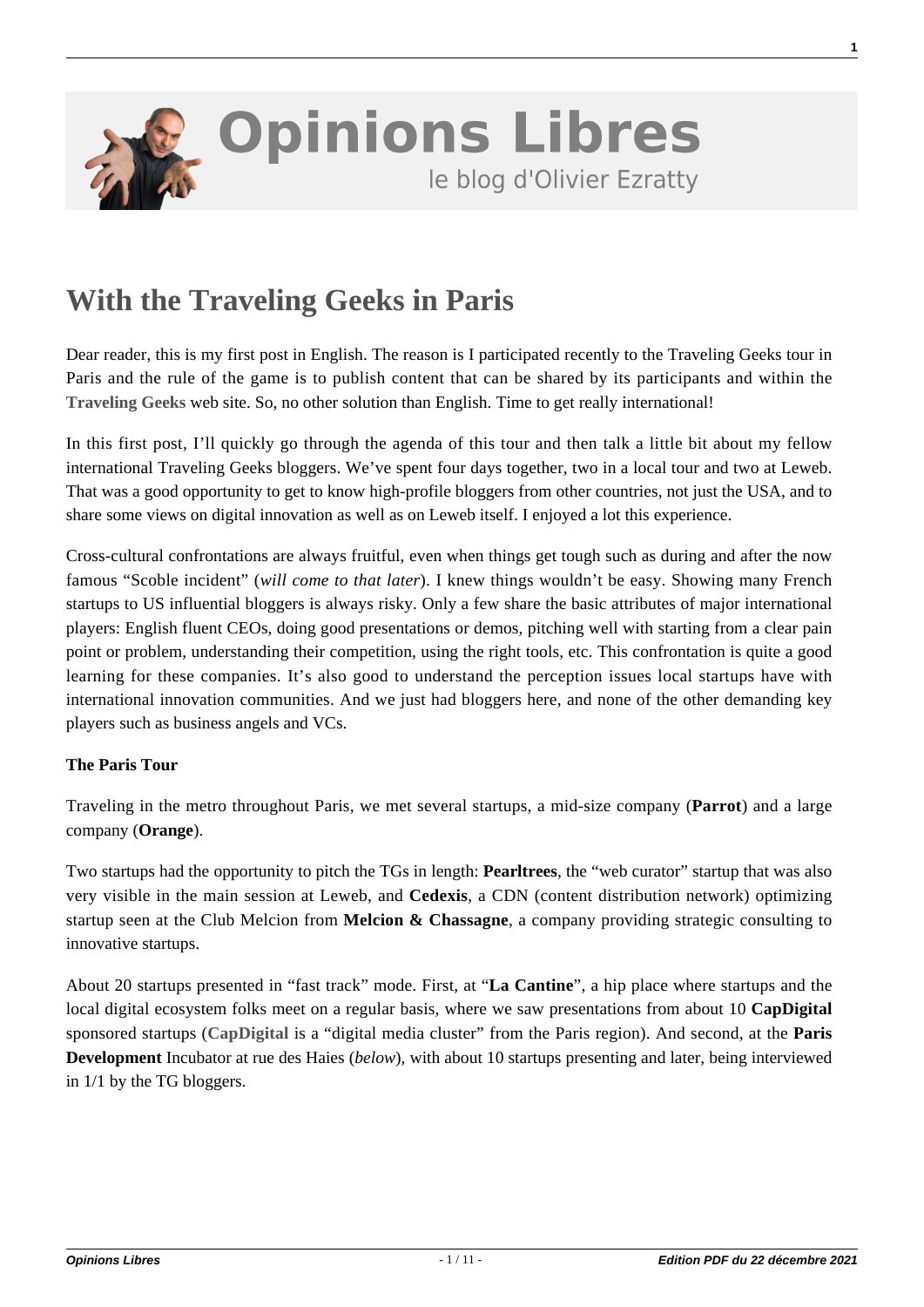

On top of which we had several dinner and parties opportunities.

## **The Traveling Geeks bloggers**

The detailed list is **[here](http://travelinggeeks.com/geeks/)** although a couple French invitees didn't show up in the tour.

Many of these bloggers were freelance news writers or writers with a strong journalism or PR background. Their age spanned from 24 to above 50. Represented countries were USA first, Scottland, Belgium, South Africa and France. It seemed it was the first time some French bloggers were part of the tour. Pays d'accueil oblige…

Besides maybe Eliane Fiolet from Ubergizmo, most of these bloggers make a living from other activies than blogging. As freelance journalists, media consultants, PR specialists, events organizers, or more traditional consulting, mostly, on media stuff. Not all of these folks focus on consumer stuff. There were also enterprise focused bloggers.

Despite the branding, we didn't have that many "geeky" discussions beside some competition in DSLRs between the APS-C owners (Eliane, Renee, Beth) and the full frame camera owners (Robert Scoble, Rodrigo, myself). Others were using small digital HD video recorders like the Flip, now a branch of Cisco.

But what was quite funny is the time it took before starting meetings. After the team arrived in a room, it usually took about 15 minutes to set things up and get ready: plug all the hardware, connect to Wifi, connect to Twitter and start posts. Some bloggers could even hit the "Publish" button as the meetings ended! Definitively not my way of running this blog!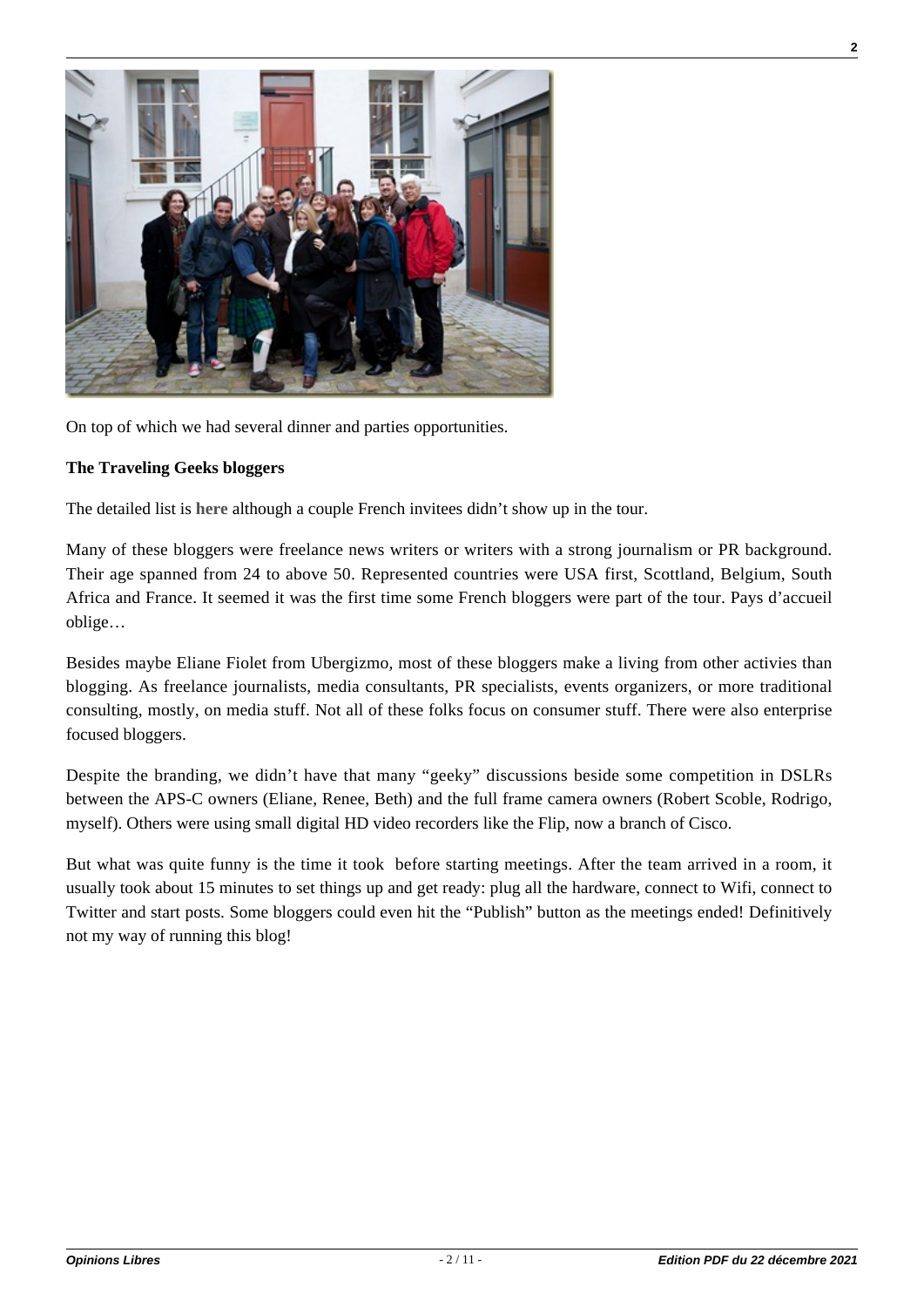

So here are my fellow bloggers from the TG tour:

**Renee Blodgett**, is the cofounder of the Traveling Geeks and has her own media consulting company. She does PR for a dozen technology companies. She also runs two blogs: **[We Blog the World](http://www.weblogtheworld.com)** and **[Down the](http://www.downtheavenue.com) [Avenue](http://www.downtheavenue.com)**, focusing on social media trends.



• **Jim "Sky" Schuyler** is the CTO of the Traveling Geeks, meaning he cares about all the IT stuff, publishing blogs, pictures and videos on the various relevant places (the TG site, Flickr, YouTube, etc). He is also invested in promoting free speech and e-education.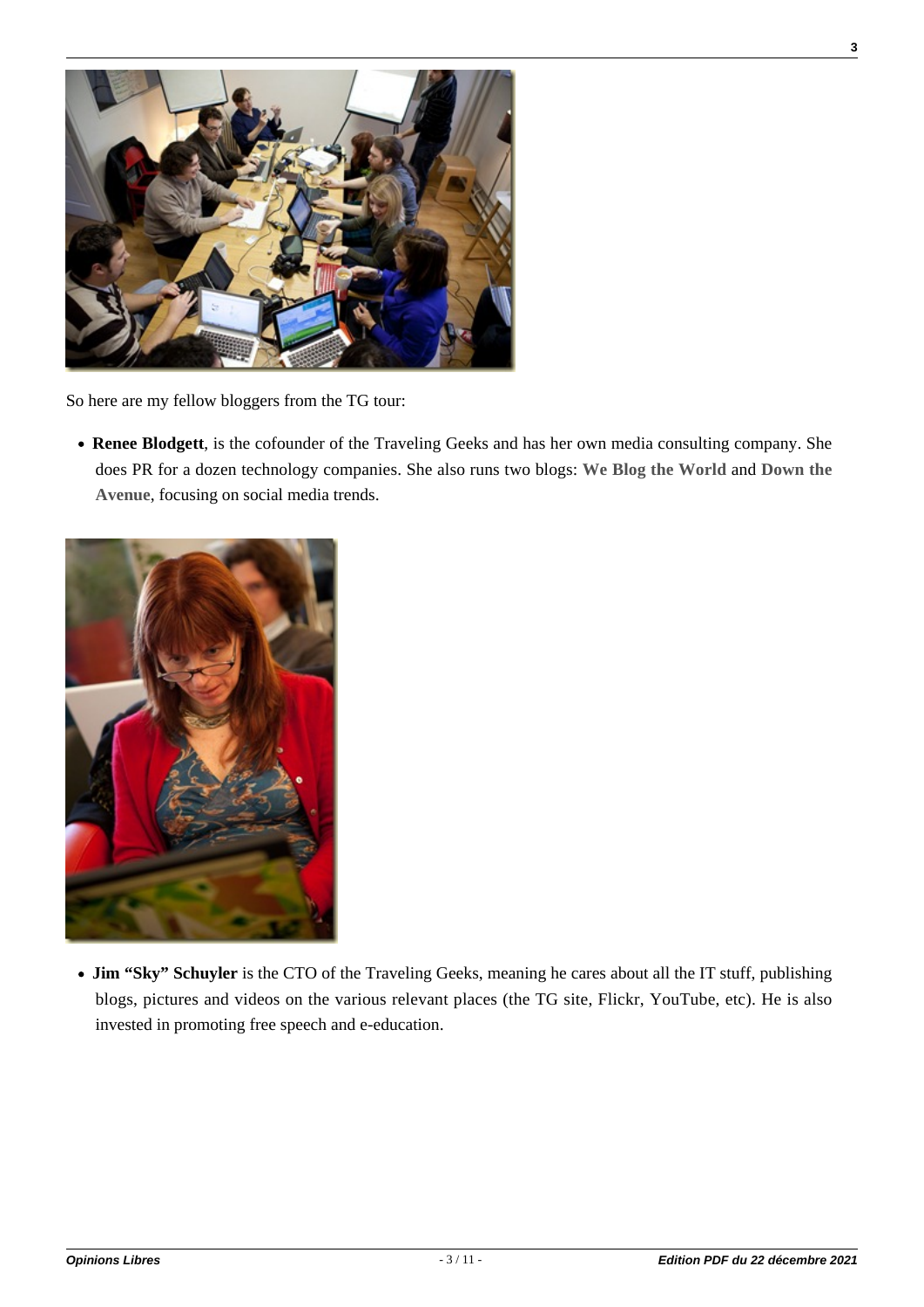

**Robin Wauters**, is a writer at TechCrunch Europe and a conference organizers. He's also the organizer of the monthly Open Coffee in Brussels, so a colleague of my friend Raphaël Labbé, from Ulike.net, who does the same in Paris. Robin is also the managing editor of **[Virtualization.com](http://virtualization.com/)**, an enterprise computing blog.



**David Spark** looks like a multipurpose journalist (blog, TV, radio, press) and media consultant. For him, every company should be a media and broadcast rich content to address its customer base needs. I like the point. Companies tend to believe that they can base their communication on "buzz marketing" and user generated content. They kind of get lazy in producing content. It's not the right way to proceed. They have to publish more stuff on their web outreach tools. Like me, David publishes reports on his SparkMinute site, such as the latest free report "**[Real-Time Search and Discovery of the Social Web"](http://www.sparkminute.com/?p=1261)**. Davis is quite laser sharp in his comments and always on point. Look for example at his **[coverage of Leweb](http://www.sparkminute.com/?p=1301)**.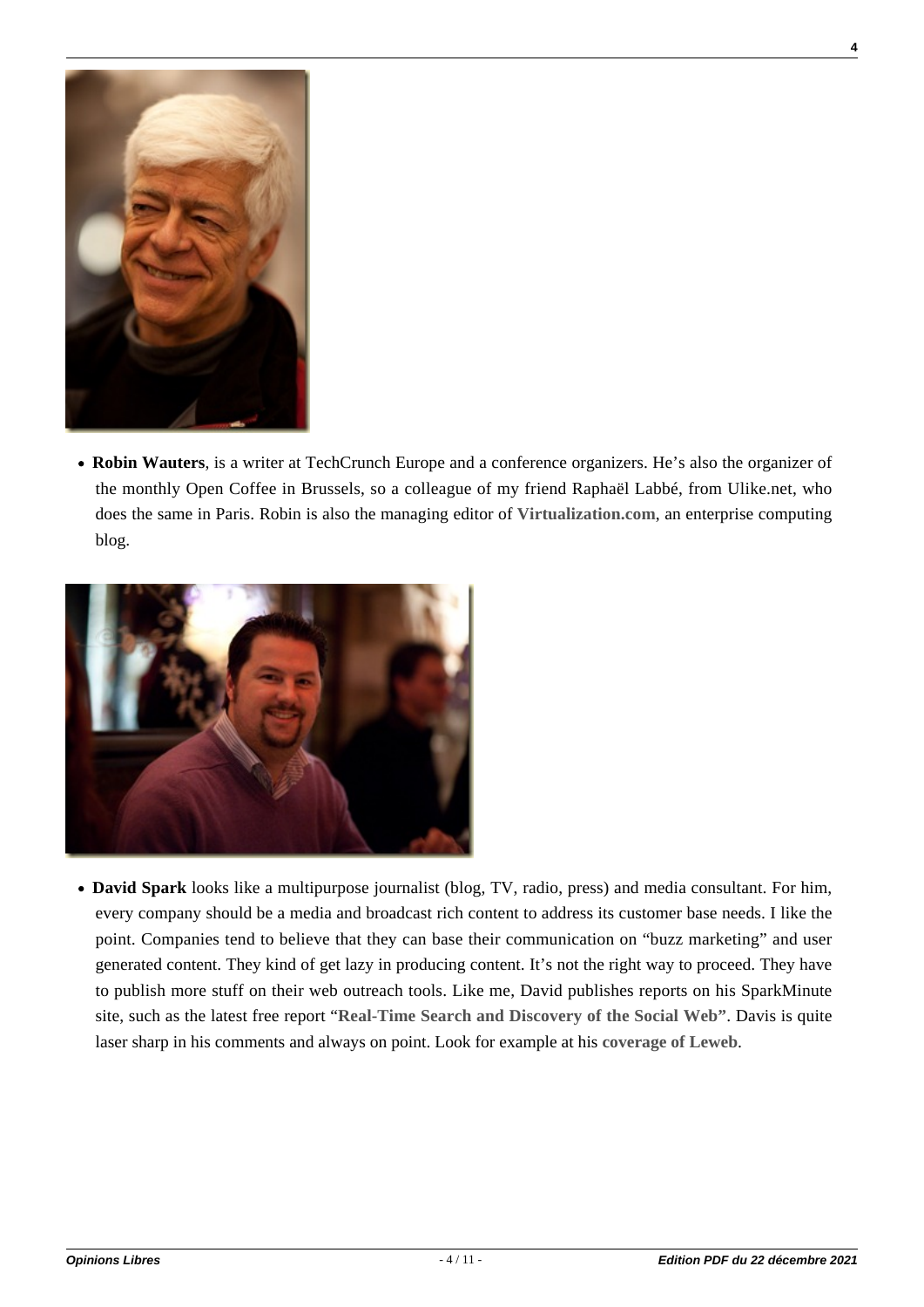

**Tom Forenski**, from **[Silicon Valley Watcher](http://www.siliconvalleywatcher.com)** is more focused on the culture of innovation than on geek matters. I had some interesting discussions with him on the cultural and skills differences between US and France and what French startups need to do to circumvent their initial weaknesses.



**Frédéric Lardinois**, is a German born writer publishing in **[ReadWriteWeb](http://www.readwriteweb.com/)**. He is based in Portland, Oregon. He's focused on social media.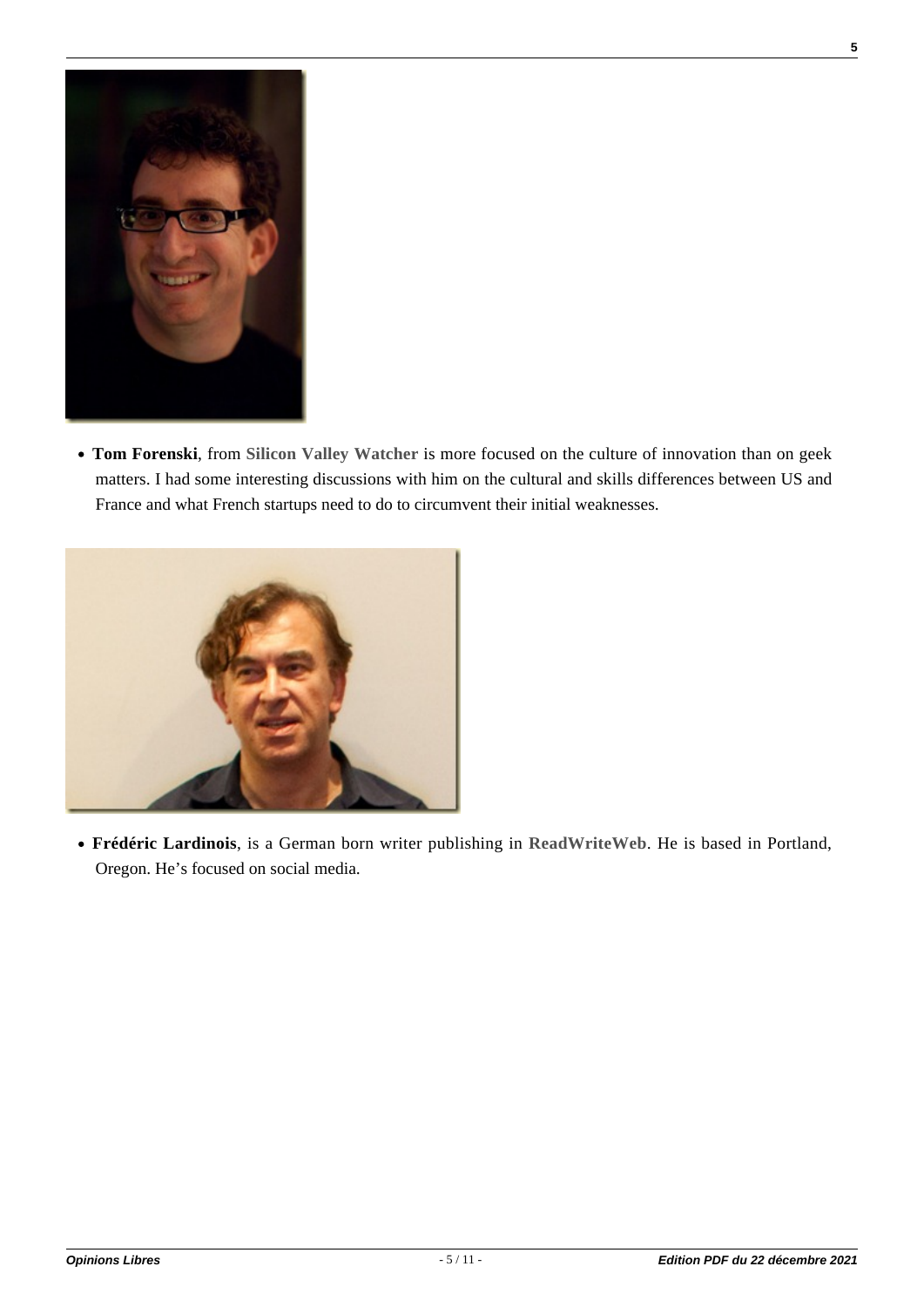

**Mathew Buckland**, from South-Africa, is a real business man. He runs a sort of private incubator, **[20FourLabs](http://20fourlabs.com/about/)** as well as a web development shop, **[Creative Spark Interactive](http://www.creativespark.co.za/)**. Oh, and btw, he runs his **[own blog](http://www.matthewbuckland.com/)**.



**Beth Blecherman**, from the blog **[TechMama](http://www.techmamas.com/)** and also does some consulting on blogger outreach. She has a strong enterprise IT background and is now focused on digital consumer life.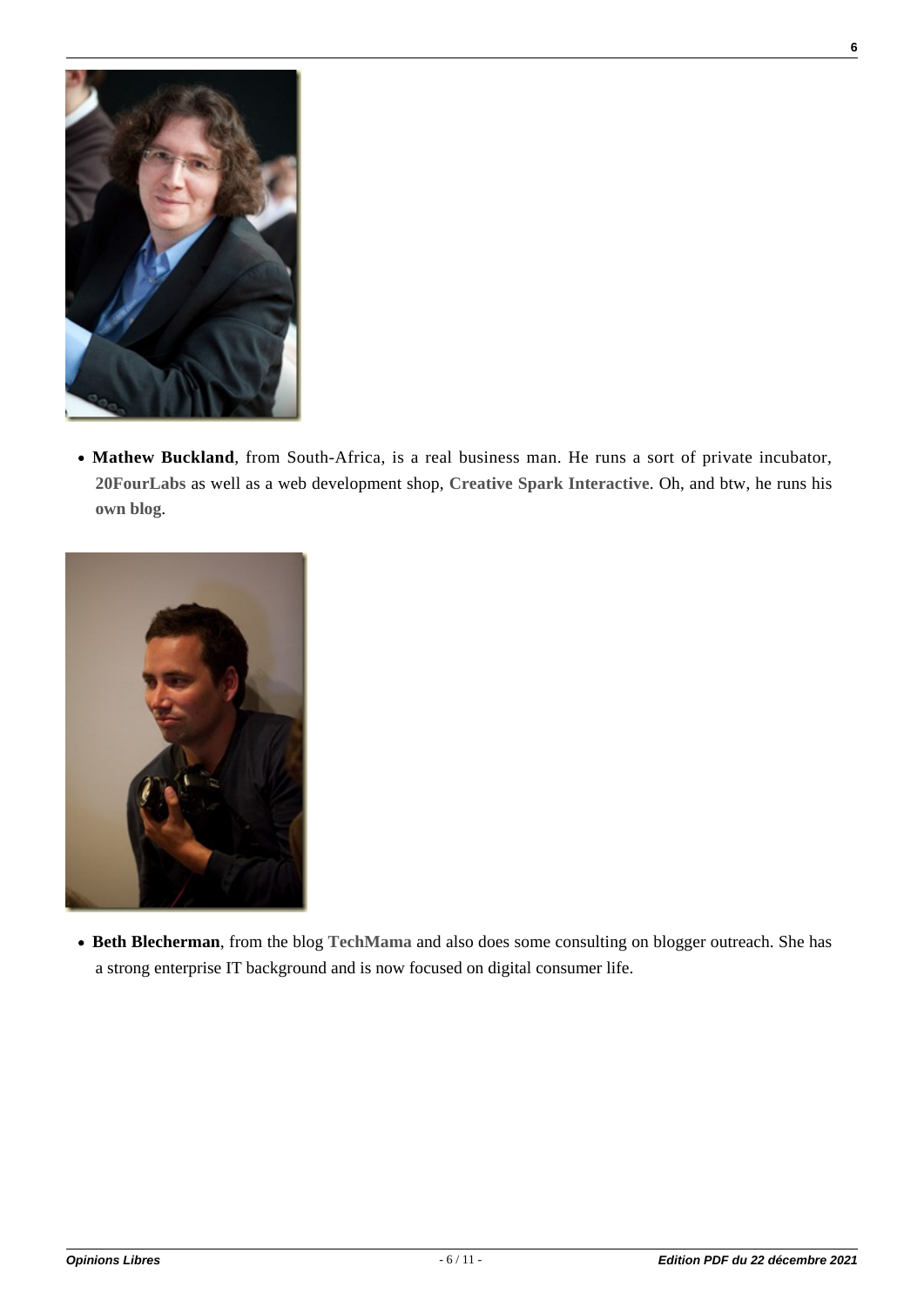

The quiet **Kim-Mai Cutler** writes on **[VentureBeat](http://www.venturebeat.com/)**, a blog covering innovations broadly including investments and VCs. Below, interviewing Kamel Zeroual from Nyoulink / Stribe, two days before he got to win the best startup award from Leweb. Means she's got some good intuitions… :).



**Ewan Spence** is a Scottish blogger, writer and entrepreneur. He did a presentation on virtual worls and Second Life at Leweb in 2006. He is also involved in a business partnership to launch a handheld computer running Ubuntu, the PsiXpda. So how a kilt-wearing Scottish guy gets through the security of the Paris City Hall when we went to the .paris party there? Hand control…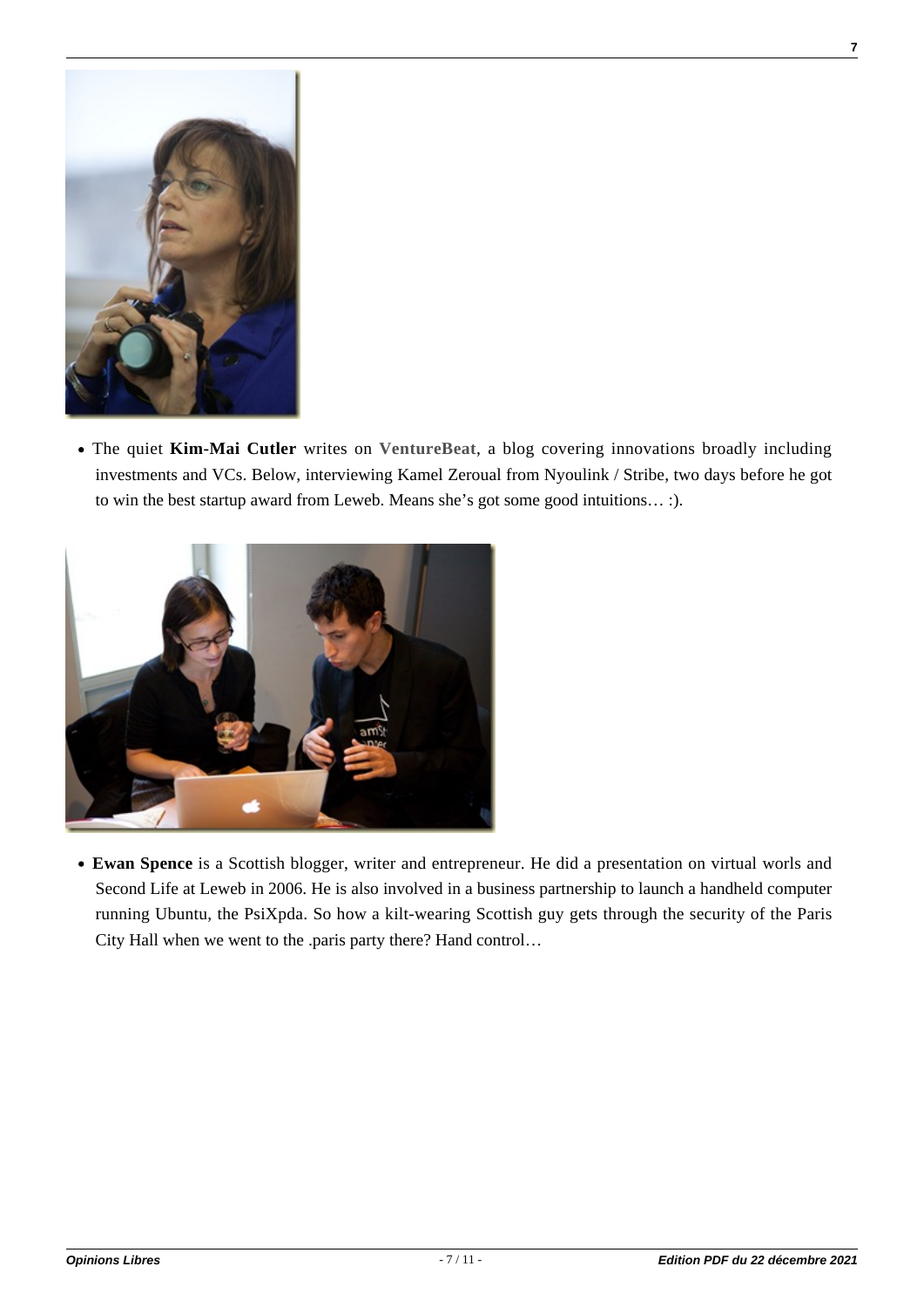

**Amanda Coolong**, runs the **[TechZulu](http://www.techzulu.com/)** blog. Like Scoble, her main media is video interviews. A very energetic woman, she lives in Los Angeles. So she likes to cover digital medias. I expect to see her at the CES like many others from the TG tour.

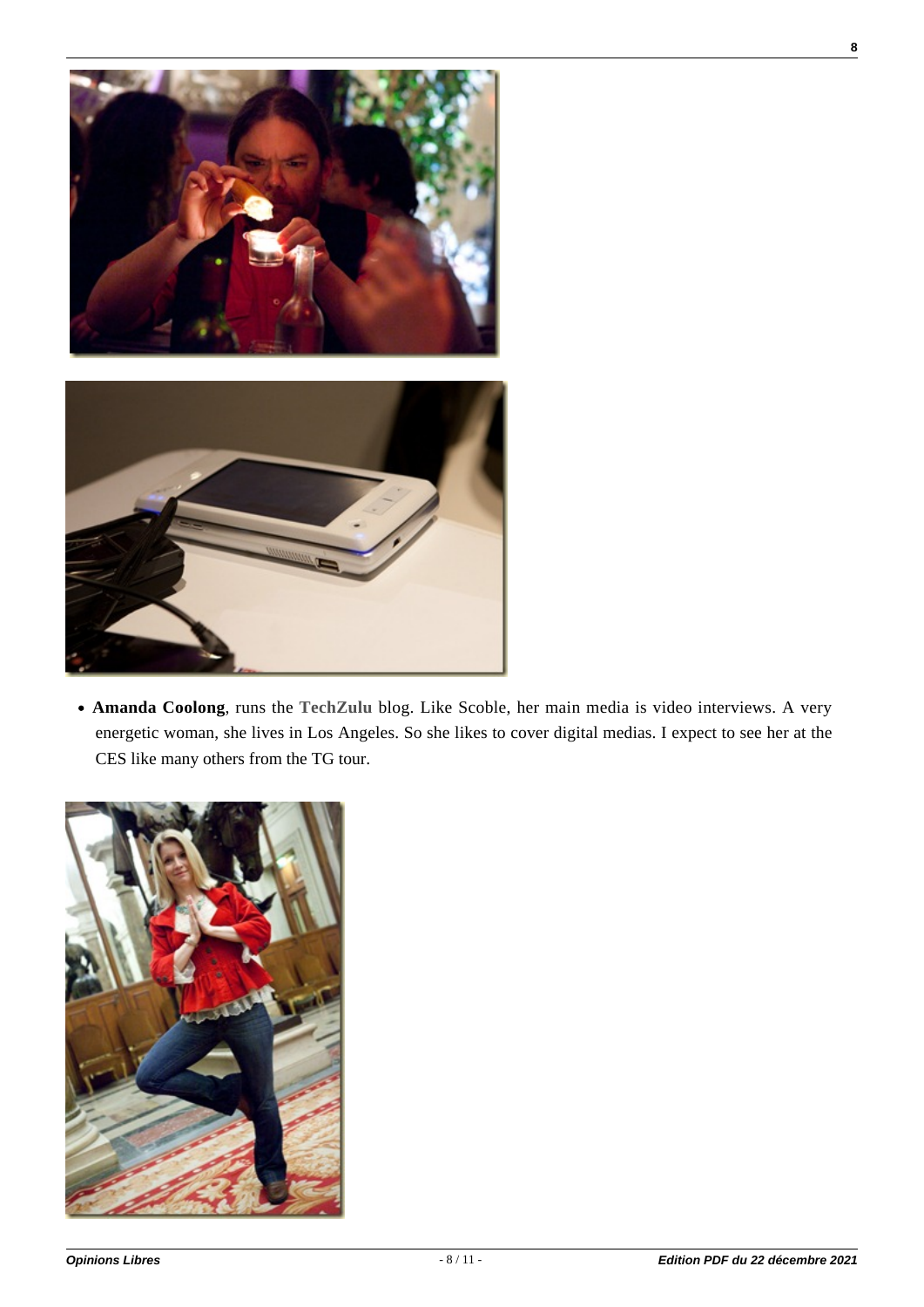**Robert Scoble**, a preeminent blogger focused on the Internet ecosystem. Also, a regular speaker at Leweb. We did see him only half a day during this two days tour of the French ecosystem. He went nuts when learning that some startups in the Paris incubator didn't have a Twitter account, and this drove a **[controversy](http://scobleizer.com/2009/12/10/world-brand-building-mistakes-frances-entrepreneurs-make/)** on the mistakes French entrepreneurs make in their marketing. Seems such bashing of the French or European ecosystems is now inevitable at each and every Leweb, after **[Arrington's statements](http://www.ustream.tv/recorded/961885)** last year. Despite the rudeness of Scoble's point, he was right in that French startups don't play enough by the international rules of the game. I'd say that the lack of WW ambition in the local ecosystem and our local culture play a key role here. Only with knowing the roots of this situation can we get around it and have startups strive internationally. Below, a quiet Scoble, when using his preferred toy, his Canon 5D Mark II, used for taking pictures as well as movies. We share similar practices: same camera and same habit to do "things well" with digital photography (such as using RAW and Lightroom...).



The French folks from the TG tour were:

**Eliane Fiolet**, co-author with Hubert Nguyen of **[Ubergizmo](http://www.ubergizmo.com/)**, a consumer electronics blog published in six languages and in the top 10 US blogs of that category. She lives in San Francisco and is also a designer. She runs her own design company on top of Ubergizmo. It looks like she was the geekiest person of the tour with Jim "Sky" Schuyler and me. She was a co-organizer of this edition of the TG tour.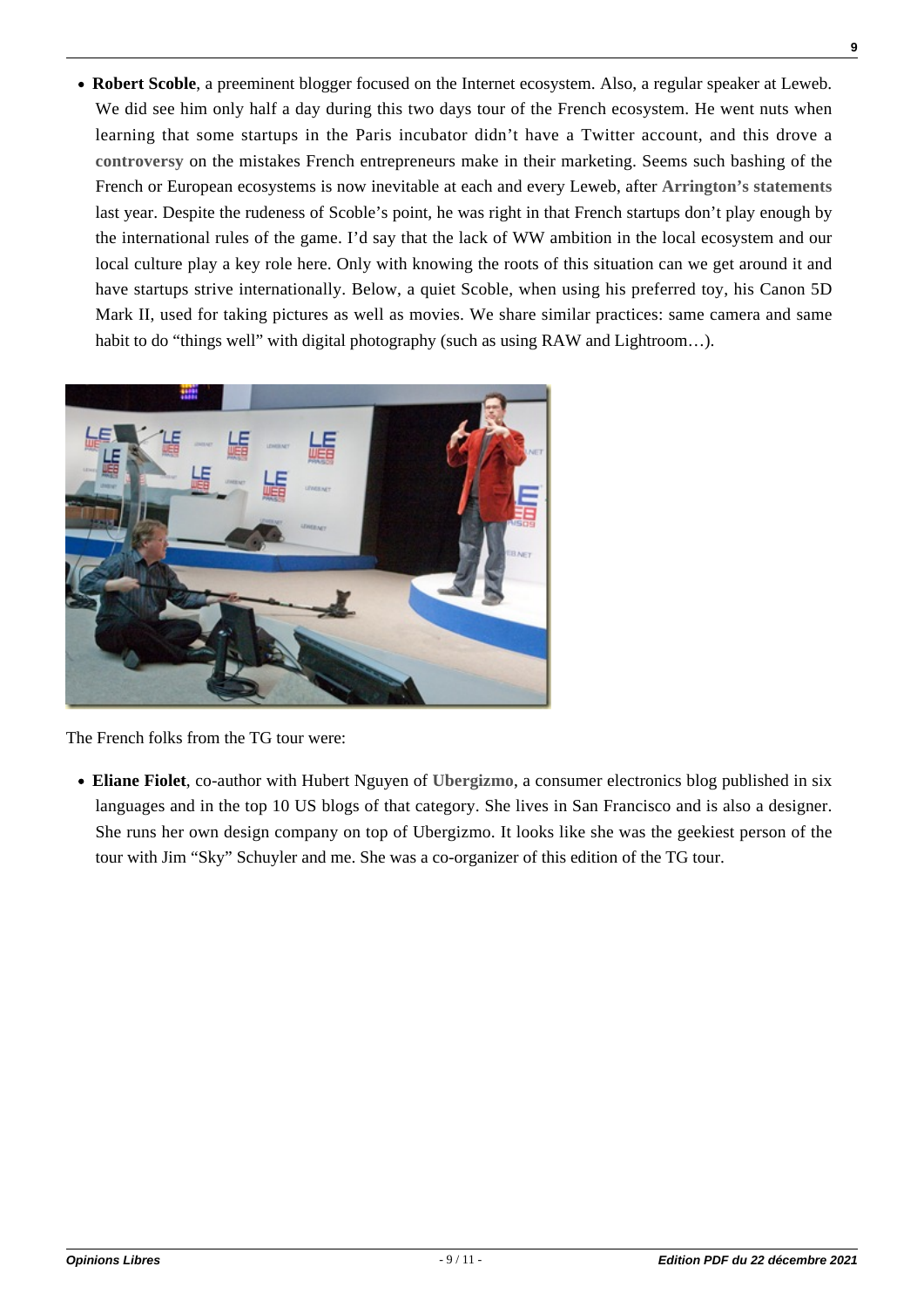

**Phil Jeudy**, from Altaide Valley and based in San Francisco is consulting for startups willing to establish themselves in the Silicon Valley and the organizer of study trips in the Valley for French companies and entrepreneurs. I did get there thanks to him. He was coorganizing this edition of the Traveling Geeks tour. Below, enjoying life with his girlfriend Sasha.



**Rodrigo Sepulveda-Schulz**, *was* a real blogger and is now more of a Twitterer, and photographer like me. We share the same passion and gear around the Canon EOS 5D II and its wide apperture lenses (like the 70-200mm 2.8 below). He is the cofounder of the video startup **[vpod.tv](http://vpod.tv/)**.